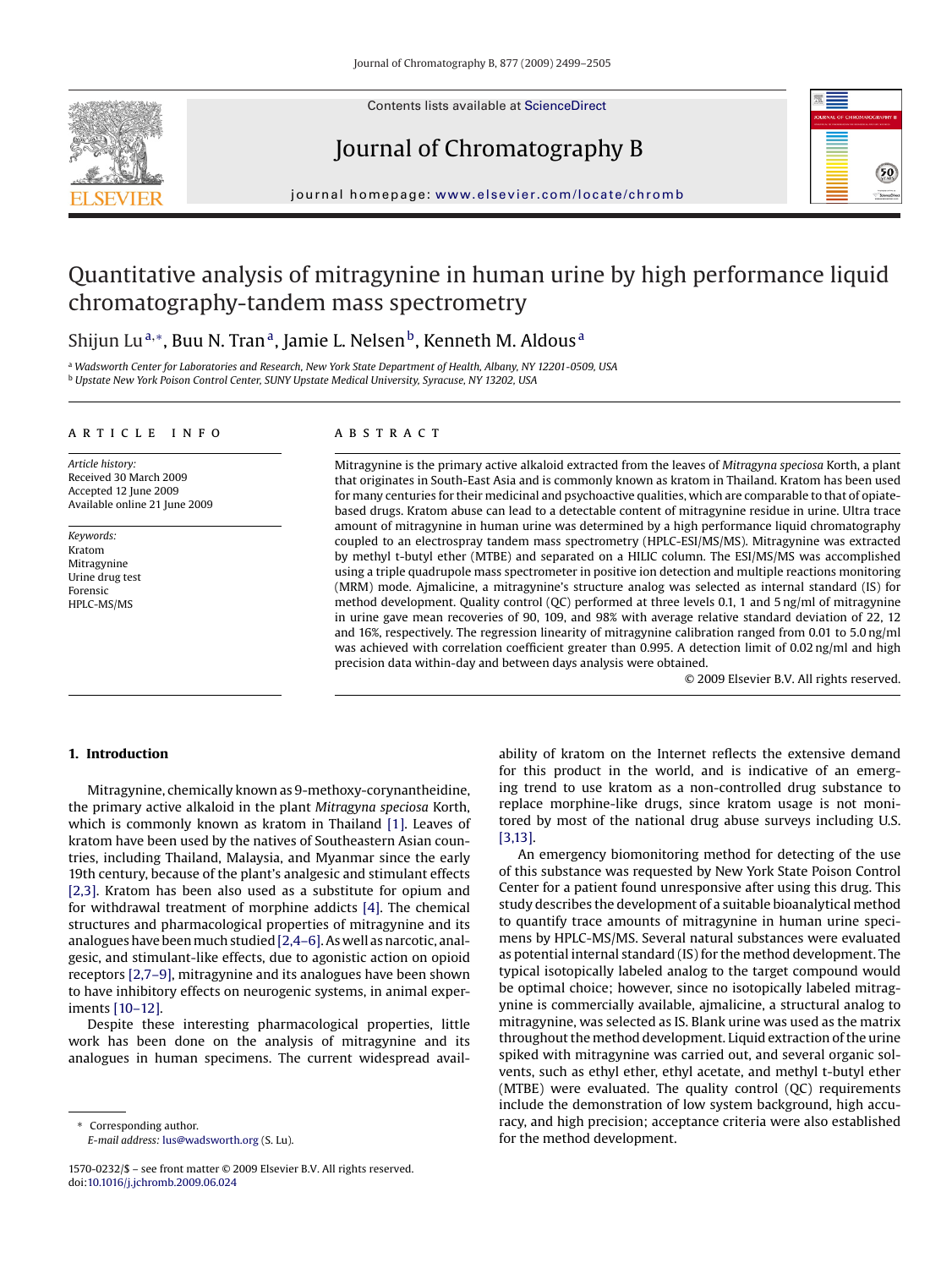## <span id="page-1-0"></span>**2. Experimental**

## *2.1. Reagents*

The raw kratom leaves powder which was used for mitragynine standard preparation, was purchased from an Internet store as  $15\times$ raw leaf extract. Ajmalicine  $(C_{21}H_{24}N_2O_3$ , purity 99%), anhydrous di-sodium hydrogen orthophosphate, acetic acid 99.8%, ammonium acetate 99.99%, and ammonium hydroxide A.C.S. reagent were purchased from Aldrich Chemical Company Inc. (Milwaukee, WI, USA). All solvents used were HPLC grade or better, and were supplied by Mallinckrodt Baker Inc. (Phillipsburg, NJ, USA). SilicAR 60 Å silicagel was obtained from Mallinckrodt Baker (Paris, KY, USA). Purified water was prepared in the laboratory with a Nanopure Diamond water system (Barnstead International Inc., Dubuque, IA, USA).

## *2.2. LC-MS/MS instrument*

The HPLC-MS/MS system consisted of an Agilent Technologies 1200 Series HPLC (Wilmington, DE, USA) equipped with a vacuum degasser, a binary pump, a thermostatted column compartment, and an autosampler. The HPLC system was coupled to an API-2000 triple quadrupole mass spectrometer (Applied Biosystems/MDS SCIEX, Toronto, Canada), which was equipped with a turbo electrospray ionization (ESI) source, operated in positive mode using nitrogen as nebulizer gas. The ESI sheath gas was set at 50 psi. The operating MS/MS parameters are detailed in Section [3.1. H](#page-2-0)PLC-MS/MS data were collected and processed by Analyst software, version 1.4.2 (Applied BioSystems/MDS SCIEX).

HPLC separation was performed on a silica-gel based Waters (Milford, MA, USA)  $50\,\mathrm{mm}\times3.0\,\mathrm{mm}$  (length  $\times$  i.d.),  $3\,\mathrm{\mu m}$  (particle size) Atlantis HILIC column thermostatted at 40 ◦C; it used mobile phase A, consisting of 5 mM ammonium acetate, and mobile phase B consisting of methanol, at a flow rate of 0.25 ml/min. A sample volume of 10  $\mu$ l was injected onto the HPLC column. Separation was carried out according to the following gradient program: 0–3 min, 90% B to 100% B; 3.1–7 min, and 90% B.

## *2.3. Purification of mitragynine*

Mitragynine standard used in this study was extracted and purified in our laboratory from raw kratom, since no mitragynine standard is commercially available. The process of isolation and purification of mitragynine was previously described by Houghton et al. [\[14\], P](#page-6-0)onglux et al. [\[15\], a](#page-6-0)nd Janchawee et al. [\[16\]. B](#page-6-0)riefly, an aqueous suspension of kratom raw leaf extract (5 g in 100 ml 10% acetic acid), was filtered through filter paper, and then extracted with 100 ml of *n*-hexane. The aqueous solution was adjusted to pH 9 with 25% aqueous ammonium hydroxide solution, and extracted again with *n*-hexane and then dichloromethane. The extracts were washed using deionized water, and then dried with sodium sulfate anhydrous. Solvent was removed with a rotary evaporator until dryness. An aliquot of residue (1 g) in dichloromethane was subjected twice to silica-gel column chromatography, and was eluted with 10% methanol in chloroform. The eluate was evaporated to dry and recrystallized with methanol and chloroform, to yield a major alkaloid (0.1 g), which appeared as a single spot on a silica thin layer chromatography (TLC) analysis using ethyl acetate/methanol (4/1,  $v/v$ ) as mobile phase. In general, 10 g of 15 $\times$  kratom raw leaf extract yields approximately 0.5 g of purified mitragynine (about 5% yield based on the crude extract weight).

Purified mitragynine was found to produce a predominant single chromatographic peak upon spectroscopic analysis by an Agilent 6972/5972 gas chromatography-mass spectrometry (GC-MS) (Agilent Technologies Inc., Wilmington, DE, USA), operated in electron impact (EI) with scan mode (100–500 *m*/*z*) using ChemStation Version A 3.00 software (Agilent Technologies Inc.) The spectrum of purified mitragynine  $(C_{23}H_{30}N_2O_4$ , exact molecular mass = 398.2207) was confirmed by comparison to the NIST 98 mass spectral library. Mitragynine obtained from this procedure was approximately 95% pure, based on comparison the peak area of mitragynine to other minor impurities from GC-MS analysis, and was used as the analytical standard throughout the method development.

## *2.4. Preparation of standard solutions*

Stock solutions of 500  $\mu$ g/ml of mitragynine and 100  $\mu$ g/ml of ajmalicine (IS) were prepared by dissolution of standard compounds in 100% methanol. The stock solution was further diluted with methanol for preparation of working standard solutions at lower concentrations. All solutions were stored at −20 ◦C, and were thawed and vortex mixed at room temperature before use. The stock solutions are stable during a study period of 60 days.

#### *2.5. Sample extraction*

Both pooled blank and patient urine samples were stored at −80 ◦C until analysis. Urine samples were thawed and 2.0 ml aliquot was transferred to 10 ml clear glass screw-top culture tube (Kimax, Veniland, NJ, USA) and spiked with 20  $\mu$ l of 100 ng/ml IS working solution. 500  $\mu$ l of Na $_2$ HPO $_4$  buffer (0.5 M aqueous, which had been adjusted to pH 11 with 25% aqueous sodium hydroxide) was added to each urine sample, and the mixture was vortexed for 30 s. A 3 ml of MTBE was further added to the samples, which was then shaken vigorously on an Eberbach 6000 reciprocating shaker (Ann Arbor, MI, USA) for 20 min, and centrifuged in an Eppendorf 5804 centrifuge (Hamburg, Germany) at 1000 × *g* for 10 min. The supernatant was then transferred to another clean tube and evaporated to dryness under a gentle nitrogen stream at 45 ◦C, using a Zymark Turbovap LV concentrator (Hopkinton, MA, USA). The extract was finally reconstituted in 1 ml of methanol and transferred to a sample vial for HPLC-MS/MS analysis.

### *2.6. Calibration*

Quantitation of mitragynine was calibrated by IS technique, using Analyst software. The calibration curve was constructed by plotting the ratios of the peak area of mitragynine and IS against the ratios of concentration of mitragynine and IS. Regression analysis with weighting factor of 1/*x* was conducted to obtain the calibration equation and correlation coefficient (*r*). Linearity was evaluated through preparation of seven standard concentrations of mitragynine in blank urine samples at the concentrations of 0.01, 0.025, 0.05, 0.2, 1, 2.5, and 5.0 ng/ml. The IS was added and the calibration samples were then extracted as described in Section 2.5, before HPLC-MS/MS analysis. Established acceptance limits for calibration curve of mitragynine were  $\pm 20\%$  for relative standard deviation (RSD) for all response factors, and correlation coefficient of 0.99 or greater.

#### *2.7. Method development and quality control*

Method development was performed in accordance with the Guidance for Industry: Bioanalytical Method Validation [\[17\]. P](#page-6-0)ooled blank urine, which was free of mitragynine, was mixed and filtered through grade 3 filter paper (Whatman International Ltd., Springfield Mill, UK), and used as sample matrix throughout the method development.

The QC samples include three matrix samples, which were spiked with mitragynine at 0.1, 1.0 and 5.0 ng/ml, and one matrix blank. The matrix spike samples were stored at −80 ◦C until use.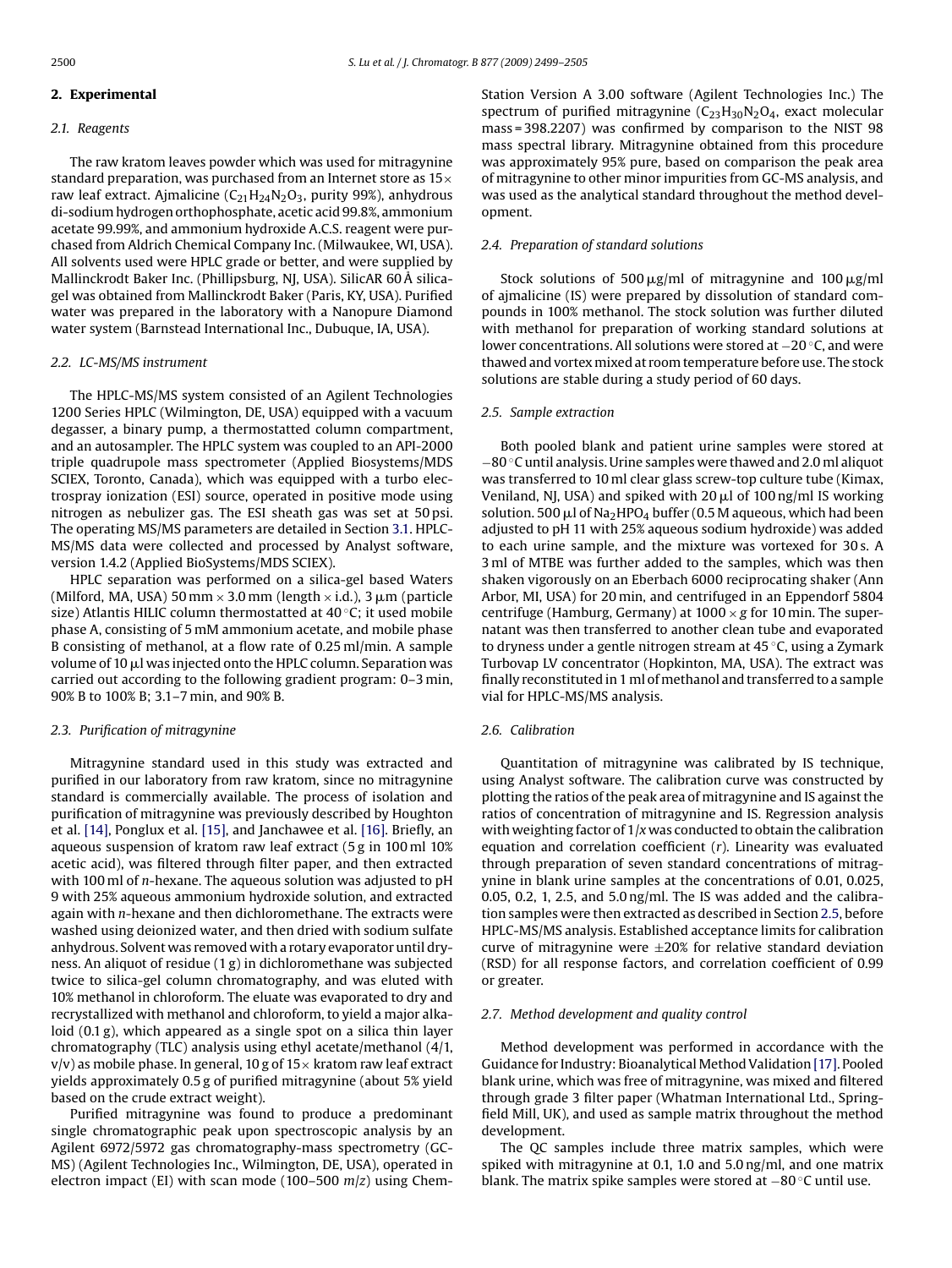<span id="page-2-0"></span>

**Fig. 1.** Mass spectra of mitragynine. (A) Positive ESI in full-scan mode, and (B) in transaction of [M+H]+ *m*/*z* 399 product-ion scan mode acquired at collision energy of 40 eV.

The precision, expressed as a relative standard deviation (RSD), and the recoveries (quantified value/spiked value) were evaluated, within-day, by determination of mitragynine amounts in three spiked levels cited above. Inter-day precision was determined by daily assay of the samples at four timepoints: when fresh, after 1 day, 7 days, and 28 days of storage at −80 ◦C. Accuracy was acceptable when the recovery was within  $\pm 30\%$  of the nominal concentration. The acceptance criterion for precision was an RSD value within  $\pm 20\%$ .

The method detection limit (MDL) was set at three times the standard deviation of the calculated concentration above the mean concentration, as determined in seven replicates of the matrix spike at 0.025 ng/ml mitragynine. The lower limit of quantification (LLOQ) of mitragynine was set at five times of the MDL.

## **3. Results and discussion**

## *3.1. MS/MS optimization*

The operating parameters for the ESI source were optimized to obtain the best mass spectrometric performance for both mitragynine and ajmalicine. The molecular ion and product ions of mitragynine and ajmalicine were observed through continuous infusion of each compound at the concentration of  $1\,\mu$ g/ml in methanol, with the ESI source operating in both positive and negative modes. Full-scan mass spectra were recorded from 35 to 450 amu for evaluation of the performance of the signal in each ionization mode. The signal intensities obtained in positive mode were found to be much higher than those in negative mode, for both mitragynine and ajmalicine. Full-scan daughter mass spectra were also evaluated, with continuous infusion in product-ion scan mode. The most abundant product ion for each compound was selected for MS/MS quantification.

The full-scan mass spectrum of mitragynine showed a strong signal for the ion at *m*/*z* = 399 corresponding to the protonated molecular ion  $[M+H]^+$  (Fig. 1A). Few ion fragments observed in the full-scan mass spectrum of mitragynine indicate that the molecular ion is very stable. The product ion spectrum of mitragynine showed abundant daughter ions at *m*/*z* = 174, 226, and 238 generated at a collision energy (CE) of 40 eV (Fig. 1B), suggesting that the precursor ion *m*/*z* = 399 is readily converted to the product ions *m*/*z* = 174, 226 and 238 under collisionally activated dissociation (CAD) conditions. The masses of mitragynine product ions (daughter ions) were measured and their corresponding empirical formula was calculated using the Analyst software, version 1.4.2 (Applied BioSystem/MDS Sciex). The fragment patterns of mitragynine under CAD conditions are shown in [Fig. 2.](#page-3-0) The most abundant daughter ion at *m*/*z* 174, is a good candidate to monitor the quantitative transition of *m*/*z* 399 > 174 during the CAD reaction using MRM experiment, while the multiple second transitions of *m*/*z* 399 > 226 and *m*/*z* 399 > 238 can be used as confirmation ions, which are the only characteristics of mitragynine.

The full-scan and product-ion scan mode spectra of the ajmalicine exhibited the precursor ion at *m*/*z* 353, corresponding to compound's protonated molecular ion [M+H]+ [\(Fig. 3A](#page-3-0)), and the ion at *m*/*z* 144 as the most abundant daughter ion obtained at collision energy of 30 eV (Figs. [3B](#page-3-0) and [Fig. 4\).](#page-4-0) No other important fragments were observed for this compound. Therefore, the transition *m*/*z* 353 > 144 was chosen for quantification of ajmalicine in the MS/MS experiment.

MS/MS parameters, include ionization energies, temperature, and the voltages applied to the ESI source, were optimized in MRM mode for both mitragynine and ajmalicine infused at  $1 \mu$ g/ml in 90:10 of methanol:ammonium acetate (5 mM) at 0.25 ml/min using flow injection analysis (FIA) optimization ([Table 1\).](#page-4-0) For optimum MS/MS precision, there must be at least 20 scans across the peak. The optimization of the flow rates of nebulizing gas, auxiliary gas, and curtain gas was also performed by FIA to maximize the sensitivity of the MRM signals for mitragynine and ajmalicine. The quantitation of mitragynine was performed in MRM mode with three mass transitions of *m*/*z* 399 > 174, 399 > 226, and 399 > 238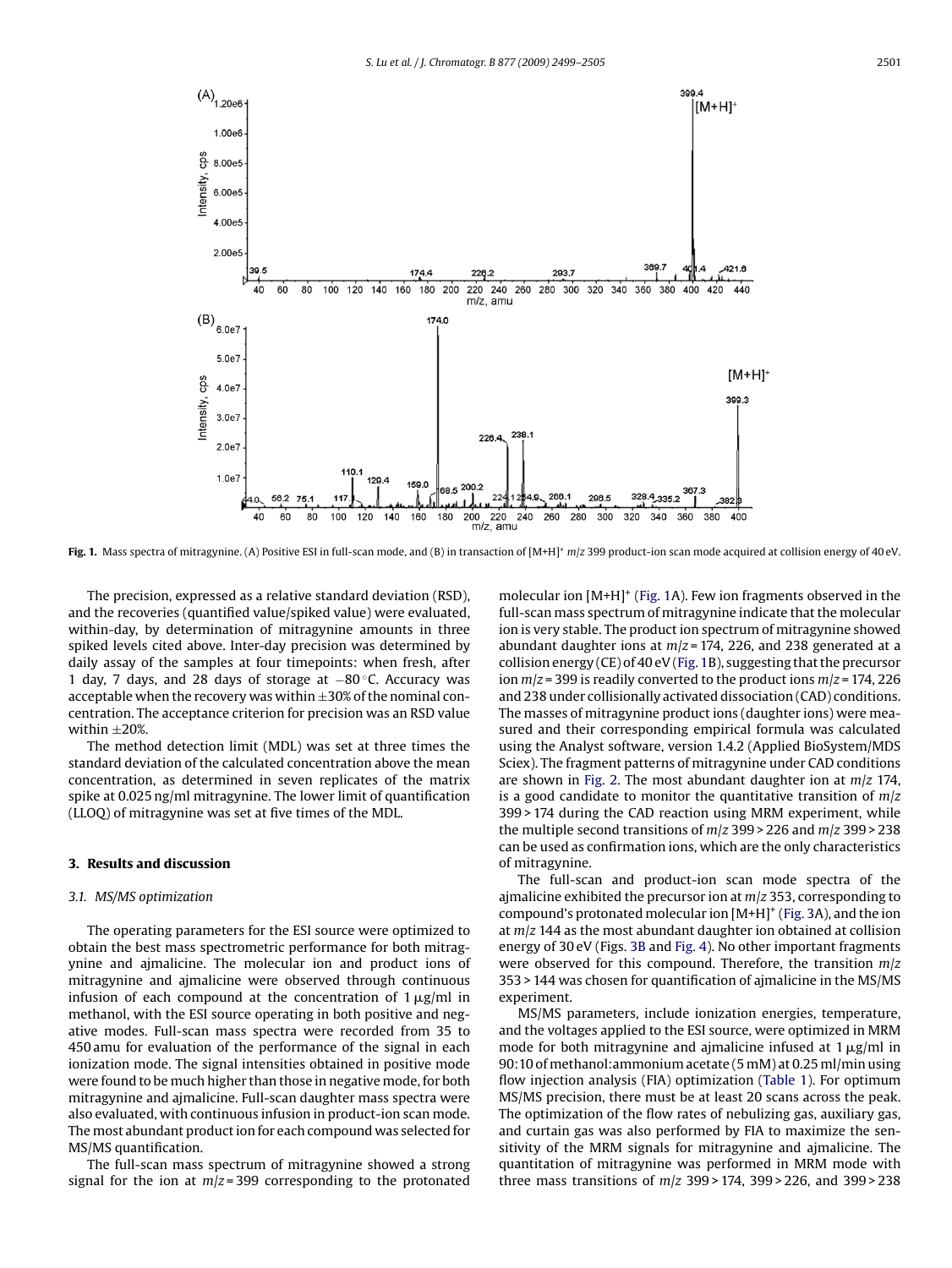<span id="page-3-0"></span>

Fig. 2. Chemical structure of protonated mitragynine (I) and tentative identification of its fragment patterns (II, III, IV, and V) under CAD conditions. The structure analog to V was suggested by Khmel'nitskii [\[18\].](#page-6-0)



**Fig. 3.** Mass spectra of ajmalicine. (A) Positive ESI in full-scan mode, and (B) in transaction of [M+H]+ *m*/*z* 353 product-ion scan mode acquired at collision energy of 30 eV (B).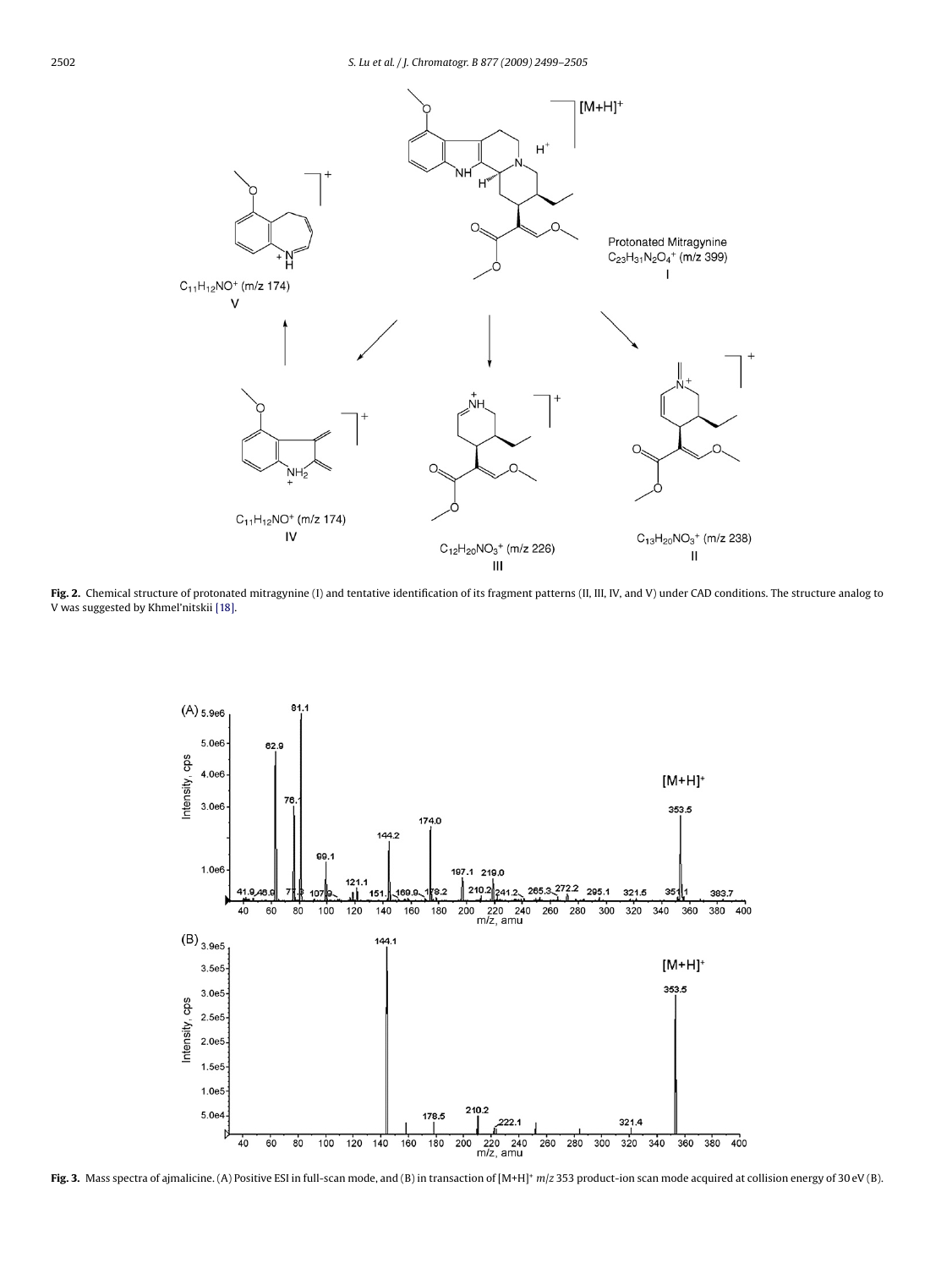<span id="page-4-0"></span>

**Fig. 4.** Chemical structure of protonated ajmalicine (VI) and tentative identification of its fragment patterns (VII, and VIII) under CAD conditions. The structure of VIII was suggested by Khmel'nitskii [\[18\].](#page-6-0)

to enhance the signal sensitivity, while only the transition *m*/*z* 353 > 144 was used for ajmalicine. The dwell time was set at 800 ms for both compounds.

## *3.2. LC analysis*

The HPLC separation of mitragynine and ajmalicine was initially performed on the Agilent Zorbax Extend-C18 column  $(4.6\,\text{mm} \times 150\,\text{mm}$  i.d.  $\times$  length;  $3.5\,\mu$ m particle size) using methanol and 5 mM ammonium acetate as binary eluent solvents. The MS/MS operating parameters obtained in MRM mode described in the section above were applied for the quantification of mitragynine and ajmalicine. As previously reported by Janchawee et al.[\[16\],](#page-6-0) mitragynine is insoluble in water but freely soluble in methanol. We found both mitragynine and ajmalicine to be readily soluble in a 90:10 mixture of methanol and 5 mM ammonium acetate. However, due to their strong hydrophobicity, the LC separation of these two compounds was not completely achievable on the C18 column: when a lower percentage of methanol was used, the mitragynine peak shape became broader and lower intense, while at a higher percentage of methanol, the two compounds almost co-eluted. On the other hand, the LC separation of mitragynine and ajmalicine is also dependent on the pH of the eluent: loss of mitragynine can occur due to hydrolysis of the compound at high pH.

A polar silica-gel based on stationary phase was used for this study. The separation of mitragynine and ajmalicine was achieved with a Waters Atlantis HILIC column (50 mm  $\times$  3.0 mm length  $\times$  i.d.;  $3\,\mu\mathrm{m}$  particle size) eluted in a 90:10 mixture of methanol and

#### **Table 1**

Optimized MS/MS operating parameters for mitragynine and ajmalicine obtained from API 2000 tandem mass spectrometry.

| MS/MS parameter               | Mitragynine   | Aimalicine |
|-------------------------------|---------------|------------|
| Polarity                      | Positive      | Positive   |
| Precursor ion $(m/z)$         | 399           | 353        |
| Product ion $(m/z)$           | 174, 226, 238 | 144        |
| Collision energy (eV)         | 45            | 40         |
| Declustering potential (V)    | 50            | 50         |
| Ionspray voltage (V)          | 4500          | 4500       |
| Ion source temperature $(°C)$ | 550           | 550        |

5 mM ammonium acetate. A matrix standard, which contained both mitragynine and the ajmalicine in blank urine, was tested under the same conditions to reveal matrix effects and possible interferences. A typical matrix standard chromatogram is shown in the [Fig. 5A](#page-5-0) and B. No interference was observed in the analyte or IS retention windows. The retention times for mitragynine and ajmalicine were 2.4 and 1.2 min, respectively. The separation of mitragynine and ajmalicine on HILIC column was also observed at three different temperatures of 30, 40 and 50 ◦C. Since no significant improvement was obtained, the column was thermostatted at 40 ℃ in order to reduce the LC pump back pressure.

## *3.3. Evaluation of liquid extraction*

Urine has long been used for drug abuse testing, because the concentrations of metabolites and/or parent drugs are usually higher in this matrix than in other biological matrices, such as blood or oral fluid, and because larger volumes are readily available for collection [\[19\]. L](#page-6-0)iquid–liquid extraction is widely used for sample clean-up.

We evaluated mitragynine liquid–liquid extraction with three solvents, ethyl acetate, ethyl ether and MTBE. Recoveries, defined as the ratio between quantified value and control spiked value, were determined using four replicate pooled urine samples, each spiked with mitragynine and ajmalicine at 1 ng/ml, and processed as samples. The control samples are the blank urine extracts, which were added, with the mitragynine and ajmalicine standard, just before injection.

The recoveries of mitragynine extracted by ethyl acetate, ethyl ether, and MTBE were 49, 82, and 81%, respectively (Table 2). Thus, ethyl ether and MTBE produced good recoveries for both mitragynine and ajmalicine. However, the use of ethyl ether can result to a larger deviation for the mitragynine recovery during the extraction process, due to this solvent's high volatility; therefore, MTBE was selected as the solvent for extraction of mitragynine through the remaining method development.

### *3.4. Quality control and method validation*

A performance assay was carried out on urine samples spiked with mitragynine at seven concentrations ranging from 0.01 to 5 ng/ml, and processed as described in Section [2.6. A](#page-1-0)ll spike levels were run in triplicate. The linear regression plot of the area ratios (analyte/IS) versus the compound's concentration ratios with a weighting factor of 1/*x* (*x*: concentration) indicated an accuracy of 90–115%, and a correlation factor *r* > 0.995.

Three QC samples at 0.1, 1, and 5 ng/ml, representing low, middle and high spiking levels, were used for method validation; this concentration range is suited both to the instrument sensitivity, and to the liquid–liquid extraction of mitragynine in human urine. If a sample contains mitragynine at a concentration above the calibrated linear range, then an appropriate dilution of extract is required.

Matrix effects were studied by comparing the retention times and peak areas of mitragynine in neat solutions, pre-extraction spiked and post-extraction spiked urinary extracts in concentrations from 0.025 to 2.5 ng/ml. The retention times were not

|--|--|

Mean extraction recoveries of mitragynine (analyte) and ajmalicine (IS) at level of 1 ng/ml in different solvents (five replicates each).

| Solvent       | Mitragynine      |            | Aimalicine       |            |  |
|---------------|------------------|------------|------------------|------------|--|
|               | Mean recovery, % | <b>RSD</b> | Mean recovery, % | <b>RSD</b> |  |
| Ethyl acetate | 49               | 13         | 60               | 15         |  |
| Ethyl ether   | 82               | 12         | 90               | 10         |  |
| <b>MTBE</b>   |                  |            | 92               |            |  |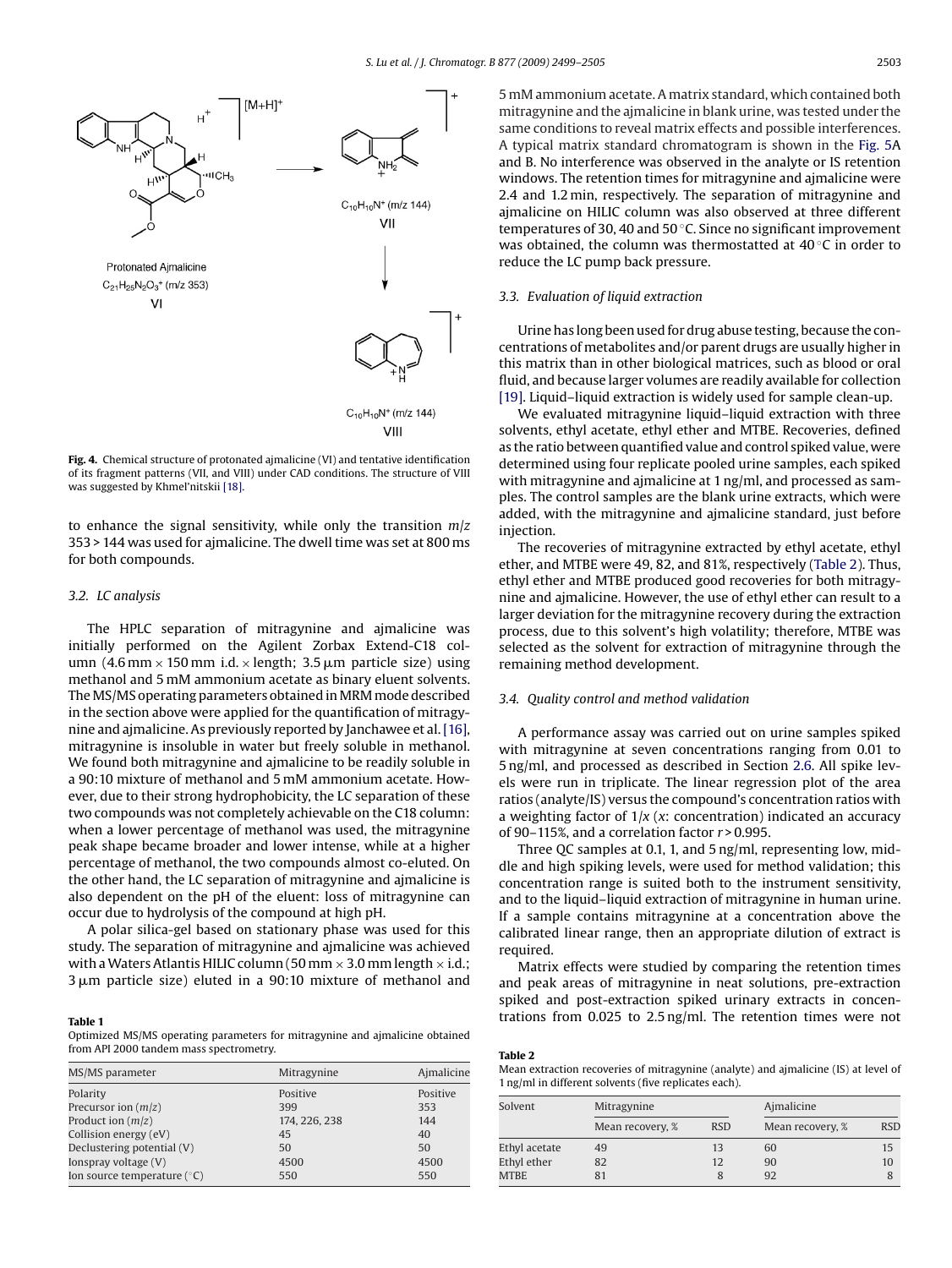<span id="page-5-0"></span>

**Fig. 5.** HPLC-MS/MS extracted chromatograms of mitragynine (left) and ajmalicine (right). (A) Blank urine, (B) 5 ng/ml standard solution, and (C) urine extract from a kratom user. The transitions of *m*/*z* 399 > 174, 399 > 226, and 399 > 238 were used to monitor mitragynine, and the transition of *m*/*z* 353 > 144 was used for ajmalicine.

changed and the mitragynine extraction recovery yields, without IS adjustment, were ranged from 53 to 88%. The peak areas of neat solutions and post-extraction spiked extracts were identical (data not shown). Therefore, there were no significant matrix effects found in our analytical method.

The low system background of mitragynine in the blank urine sample is demonstrated in Fig. 5A. The overall recoveries of mitragynine were found to be between 80 and 110% across the three spiking levels of 0.1, 1, and 5 ng/ml, and for both intra-day and inter-day studies. Intra-day assay precision (RSD) values were respectively 12 and 16% for matrix spiked at 1 and 5 ng/ml urine. The lowest spiking level, at 0.1 ng/ml, yielded a higher RSD, 22% (Table 3). The accuracy of the method is in agreement between the spiking concentrations and the measured values.

## 16% were obtained at concentrations of 0.1, 1.0 and 5.0 ng/ml urine, respectively (Table 4). No significant differences in mitragynine recoveries were observed in the intra-day and inter-day studies. Both results are within the range of acceptance criteria.

The maxima of inter-day assay precision of RSD 33, 16 and

The MDL, determined in seven replicates, for mitragynine in urine was 0.02 ng/ml (RSD = 21%). The LLOQ of mitragynine in urine was 0.1 ng/ml. The MDL and LLOQ for this method are much lower than the values reported previously by Janchawee et al. [\[16\]](#page-6-0) using an HPLC-UV detection.

#### **Table 4**

Inter-day assay precision for mitragynine in urine measured in triplicate for each level.

| Analysis time<br>(age of sample) | $0.1$ ng/ml         |            | $1$ ng/ml           |            | $5$ ng/ml           |            |
|----------------------------------|---------------------|------------|---------------------|------------|---------------------|------------|
|                                  | Mean<br>recovery, % | <b>RSD</b> | Mean<br>recovery, % | <b>RSD</b> | Mean<br>recovery, % | <b>RSD</b> |
| Fresh                            | 90                  | 22         | 109                 | 12         | 98                  | 16         |
| 1 day                            | 80                  | 33         | 93                  | 16         | 94                  | 5          |
| 7 days                           | 90                  | 11         | 102                 |            | 96                  | 10         |
| 28 days                          | 110                 | 9          | 115                 | 13         | 103                 | 8          |

Intra-day assay precision for mitragynine determination in human urine in triplicate for each level.

**Table 3**

| Nominal concentration (ng/ml) | Measured concentration (ng/ml) | <b>RSD</b> |
|-------------------------------|--------------------------------|------------|
| 0.1                           | 0.1                            | 22         |
| 1.0                           | 1.1                            | 12         |
| 5.0                           | 4.9                            | 16         |